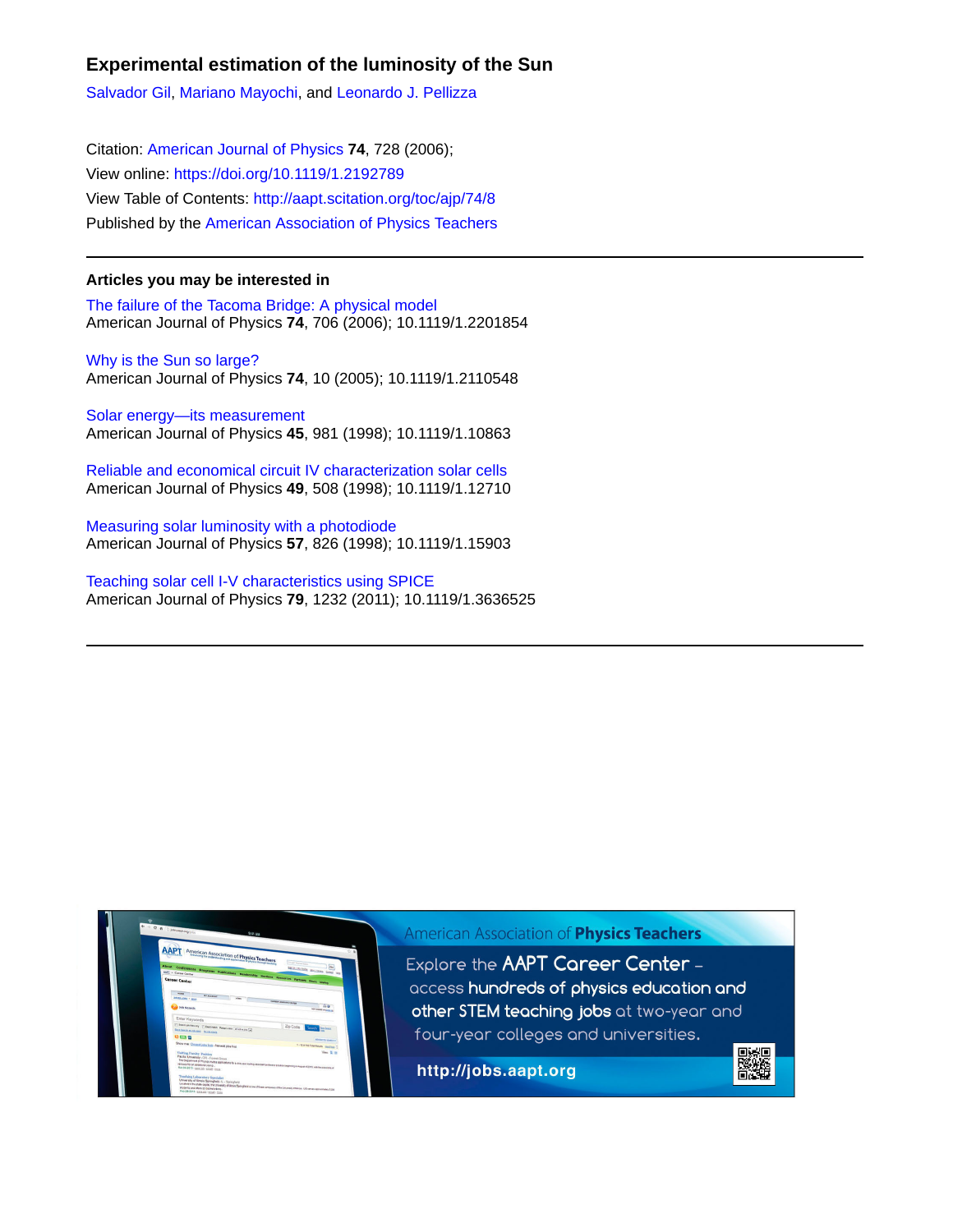# **Experimental estimation of the luminosity of the Sun**

#### Salvador Gil<sup>a)</sup>

*Escuela de Ciencia y Tecnología, Universidad Nacional de San Martín, Provincia de Buenos Aires, Argentina 1653 and Departamento de Física "J. J. Giambiagi"- FCEyN- Universidad de Buenos Aires, Buenos Aires, Argentina 1428*

#### Mariano Mayochi

*Departamento de Física "J. J. Giambiagi"- FCEyN- Universidad de Buenos Aires, Buenos Aires, Argentina 1428*

Leonardo J. Pellizza *Departamento de Física "J. J. Giambiagi"- FCEyN- Universidad de Buenos Aires, Buenos Aires, Argentina 1428 and Instituto de Astronomía y Física del Espacio (CONICET/UBA), Argentina 1428*

(Received 10 October 2005; accepted 10 March 2006)

We determine the solar constant experimentally using two independent techniques that allow us to study the dependence of the solar irradiation on the zenith angle and the characteristics of the light extinction in the atmosphere. Our result for the solar luminosity agrees within 7% of the accepted value. This value can be used to estimate the luminosity or power radiated by the Sun. The experiment is inexpensive and conceptually easy to perform and understand. © *2006 American Association of Physics Teachers.*

[DOI: 10.1119/1.2192789]

## **I. INTRODUCTION**

A detailed understanding of how the Sun produces its energy is crucial for developing models of more distant stars. In 1920 Arthur Eddington suggested that nuclear fusion powered the Sun, but efforts to confirm this hypothesis have encountered important difficulties. At the core of this problem is the challenge to reconcile the total power produced by the Sun and the number of nuclear reactions that take place in its interior.

Each nuclear fusion reaction produces a well-defined amount of energy and neutrinos. $1-3$  Because the interaction of neutrinos with matter is so weak, the neutrinos produced in the core of the Sun can easily reach the Earth. The number of neutrinos per unit time generated by the Sun (its neutrino luminosity) can be directly measured and the rate of nuclear reactions inferred. The solar envelope is opaque to electromagnetic radiation. Because the Sun is in steady state, the power generated by the solar core balances the electromagnetic radiation emitted by the solar photosphere (its luminosity). The radiation generated in the photosphere can be measured on the Earth, giving a second, indirect way to estimate the solar nuclear reaction rate. Hence, if the nuclear fusion model for the solar energy production is correct, the rate inferred by both ways should be equal.

In the late 1960s the first solar neutrino observations provided evidence for a discrepancy between the two measurements. The nuclear reaction rate inferred from the neutrino luminosity was about one-third of that expected from the electromagnetic luminosity. This discrepancy gave birth to a question whose answer eluded physicists for three decades. Recent results from the Sudbury Neutrino Observatory  $(SNO)^{1,2,4,5}$  have given a satisfactory explanation for the deficit of neutrinos that earlier experiments had found.

Understanding the way the Sun produces its energy is also related to the possible long-term variation of the solar luminosity and its connection to current questions about the origin of global warming. It is important to establish whether

the causes are natural, anthropogenic, or both, a point that is still unclear.<sup>6</sup> Several experiments are under way to help to elucidate this question.<sup>7</sup> Finally, the solar irradiance on Earth, the amount of sunlight that reaches the Earth surface, is an important source of energy. The study of its characteristics is useful for many practical applications.

There are relatively few ways to measure the solar luminosity that are possible for undergraduate students.<sup>8</sup> In this article we present a simple and low cost experiment to measure the solar luminosity. The method is based on measuring the solar irradiance at the surface of the Earth and light extinction in the Earth's atmosphere. By combining both results we obtain the solar constant, the flux of solar radiation at the Earth's orbit outside the atmosphere, which is directly related to the solar luminosity. In this way the value of the solar luminosity can be obtained with an accuracy of about 7%.

The measurement of the solar irradiance has received relatively more attention in the past, mostly because of the practical uses of solar energy. $9-13$  The measurement techniques vary in sophistication from very simple and suitable to do at home<sup>9</sup> to more elaborate and precise ones.<sup>8,10–12</sup> An interesting approach consists of using two identical blackened surfaces, one of which is shielded from the Sun. The measurement of the electrical power needed to bring the shaded sample to the same temperature as the exposed one gives an estimation of the solar irradiance.<sup>10,11,13</sup>

In this paper we present a simple alternative to this technique that allows us to obtain an absolute estimation of the solar irradiation with reasonable accuracy. It can be carried out in a teaching laboratory and the relevant physics of the problem emerges clearly.

#### **II. THEORETICAL CONSIDERATIONS**

### **A. Heating a plate exposed to the Sun**

Consider a rectangular metal plate of area *A* and thickness  $t_p$  exposed to the Sun in such a way that its surface is perpendicular to the incident solar radiation. We let  $I_{\text{gnd}}$  be the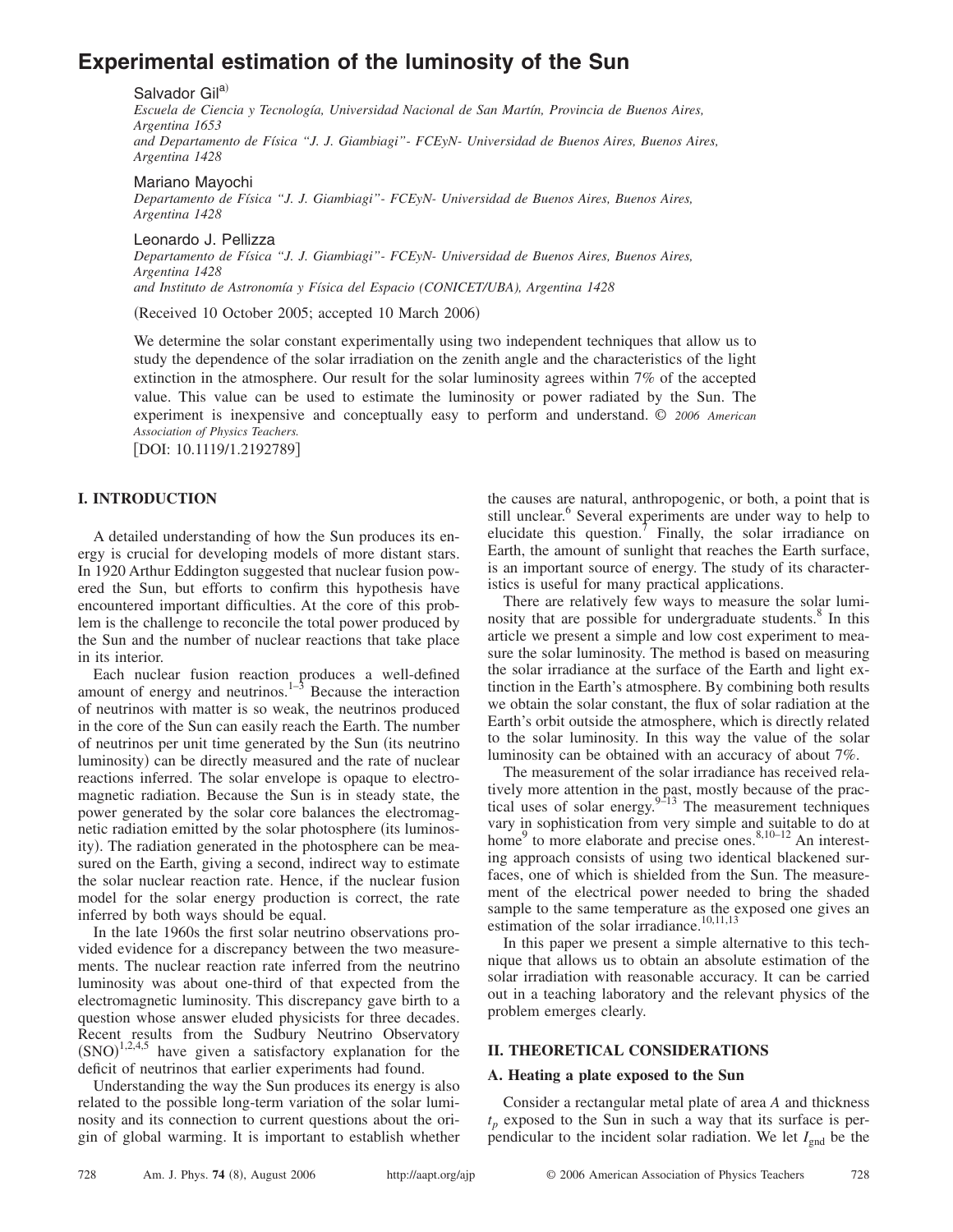solar irradiance, the total intensity of solar energy at ground level. We denote by *r* the effective reflectivity of the face of the plate exposed to the Sun. If the plate is prepared to minimize heat conduction and if its temperature does not differ appreciably from that of the surrounding media, then the main mechanism of heat dissipation will be convection.<sup>14</sup> In this case, Newton's law of cooling can be used to model this energy dissipation,<sup>15</sup>

$$
\left| \frac{dQ}{dt} \right|_{\text{convection}} = m_p c_p \frac{dT}{dt} = -km_p c_p (T - T_0). \tag{1}
$$

Here *T* represents the temperature of the plate,  $T_0$  the temperature of the surroundings,  $m_p$  and  $c$  are the mass and specific heat of the plate, respectively, *k* is the heat transfer constant of the plate, *t* is the time, and *dQ*/*dt* is the rate of energy loss. When the plate is exposed to the Sun, we have

$$
\frac{dQ}{dt} = m_p c \frac{dT}{dt} = -km_p c (T - T_0) + I_{\text{gnd}} \varepsilon A, \qquad (2)
$$

where  $\varepsilon = 1 - r$  is the effective emissivity of the face of the plate exposed to solar radiation. Equation (2) can be written as:

$$
\frac{dT}{dt} + kT = kT_0 + \frac{A}{m_p c} \varepsilon I_{\text{gnd}},
$$
\n(3)

and because

$$
m_p = \rho_p A t_p, \tag{4}
$$

where  $\rho_p$  is the density of the plate, we can rearrange Eq. (3) to obtain

$$
\frac{dT}{dt} + kT = kT_0 + \frac{1}{\rho_p ct_p} \varepsilon I_{\text{gnd}}.\tag{5}
$$

Equation (5) can be expressed as

$$
\frac{dT}{dt} + kT = kT_{\infty},\tag{6}
$$

where

$$
T_{\infty} = \frac{1}{\rho_p c t_p} \frac{\varepsilon I_{\text{gnd}}}{k} + T_0 \tag{7}
$$

represents the equilibrium temperature of the plate if it is exposed indefinitely to the Sun.

The solution of the differential equation  $(6)$  with the initial condition  $T(0) = T_i$  is

$$
T(t) = [(T_i - T_{\infty})] \cdot \exp(-kt) + T_{\infty}.
$$
 (8)

Because  $T_{\infty} > T_0$ , if the plate is initially cooler than the ambient temperature  $(T_0 > T_i)$ , then for some finite  $t_0 > 0$ , *T*  $=T_0$ , and from Eq. (2) or (5), we obtain

$$
\left. \frac{dT(t)}{dt} \right|_{t=t_0} = \frac{\varepsilon}{\rho_p c} \frac{I_{\text{gnd}}}{t_p}.
$$
\n(9)

Hence, the slope of the curve  $T(t)$  when the temperature of the plate is equal to the ambient temperature  $T_0$  is proportional to the solar irradiance  $I_{\text{gnd}}$  and inversely proportional to the thickness of the plate. Equation (9) can be used to obtain an estimate of the solar constant, independent of the heat transfer coefficient *k*. By analyzing the energy balance in Eq.  $(2)$ , we see that Eq.  $(9)$  will hold even if we



Fig. 1. The plane-parallel model for the local atmosphere;  $\theta$  is the angle between the zenith and the direction of the Sun and *ds* is the differential path traveled by solar light between height *z* and *z*+*dz*.

take into account radiation or other types of energy transfer mechanisms. The physical reason is that when the temperature of the plate equals the temperature of the surroundings, the net energy flux between the plate and its environment is zero, and the variation of the plate temperature is due solely to the influx of energy from the Sun. In this regard Eq.  $(9)$  is a more robust result than Eq.  $(7)$ , because the asymptotic temperature  $T_{\infty}$  depends on the detailed energy dissipation mechanism, whereas Eq. (9) does not.

The effective heat transfer constant *k* of the plate can be measured by shielding plates from the Sun and measuring how the plates cool once they have been heated to some temperature  $T_h > T_0$ . For plates exposed to the Sun and temperatures close to the ambient temperature, we can write according to Eq.  $(3)$ ,

$$
\left. \frac{dT}{dt} \right|_{T \approx T_0} = \frac{\varepsilon}{\rho_p c} \frac{I_{\text{gnd}}}{t_p} - k(T - T_0). \tag{10}
$$

The last term on the right-hand side of Eq. (10) at  $T \approx T_0$ does not affect *dT*/*dt*, but causes the second derivative of the function  $T(t)$  to be negative.

#### **B. Light extinction in the Earth's atmosphere**

To obtain an estimate of the luminosity of the Sun by measuring the flux at the surface of the Earth, it is necessary to understand how solar light is absorbed as it travels through the Earth's atmosphere. Almost all of the absorption occurs in the lowest, most dense layer of the atmosphere (the troposphere), which is only about 10 km thick. The radius of curvature of the troposphere is the Earth radius, 6371 km, which is almost  $10<sup>3</sup>$  times larger than its thickness. It is sufficiently accurate for our purposes to consider the solar light attenuation through a local plane layer of atmosphere (see Fig. 1). Moreover, the spherical symmetry of the atmosphere allows us to consider the properties of the atmosphere as only a function of height above the Earth's surface, independently of the azimuth angle. The plane atmosphere approximation is not valid when solar light comes from points very near the horizon, because this light travels a longer path through the atmosphere rendering invalid any local approximation. Comparison to more accurate spherical models shows that the plane-parallel approximation can be used up to zenith angles of  $\sim 75^{\circ}$ . Hence our discussion will be limited to these regions of the sky, which is large enough for our purpose. The Appendix presents a more elaborate model.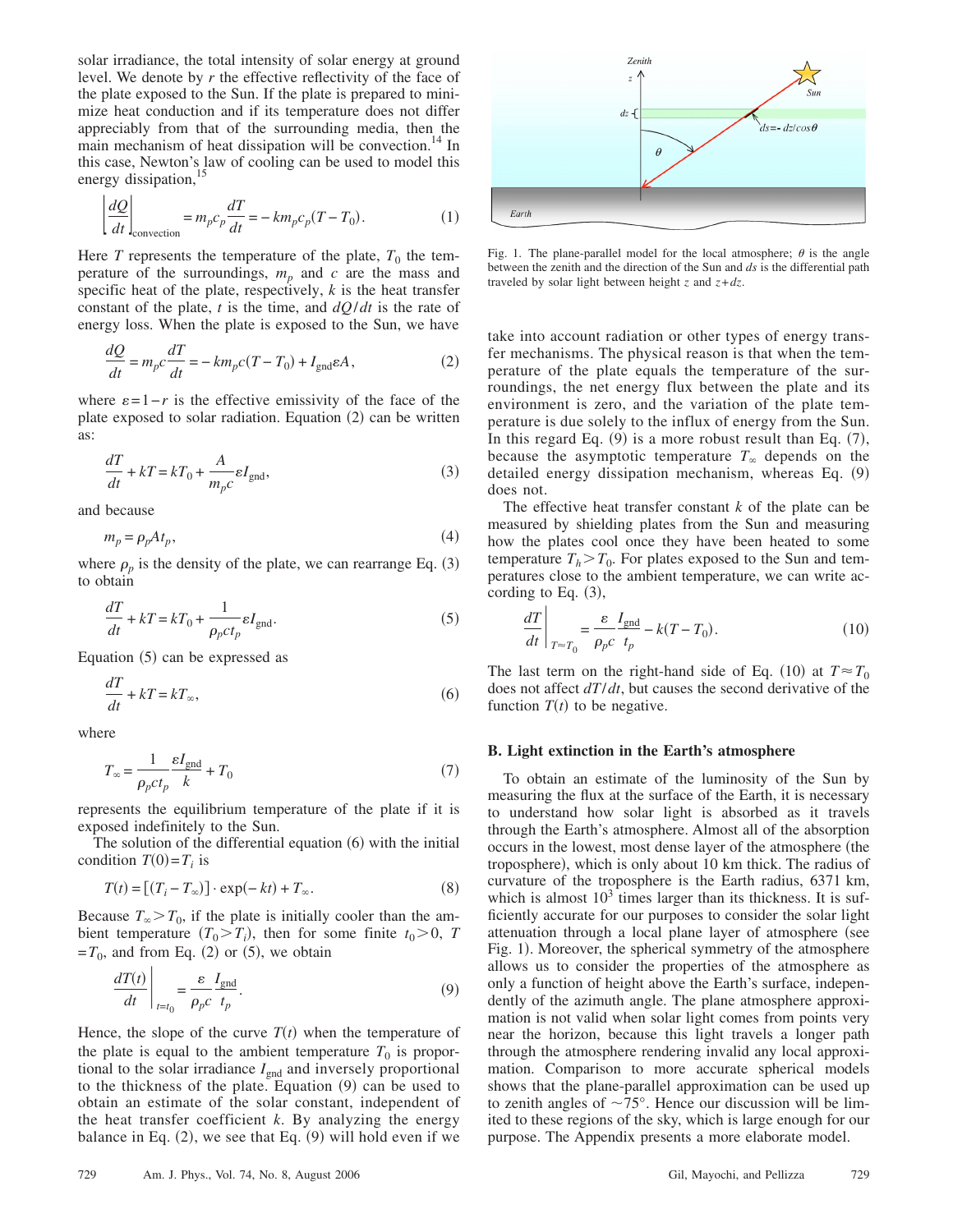As we have discussed we assume that the air density varies only with the vertical coordinate *z*. Air is a mixture of different gases. The constants  $\sigma_T^{(i)}$  and  $n^{(i)}(z)$  represent the extinction (scattering plus absorption) cross section and the number of moles per unit of volume of component *i* of the air at height *z* above the Earth's surface. According to the Beer-Lambert law,<sup>16</sup>

$$
dI = -\left(\sum_{i} \sigma_T^{(i)} n^{(i)}(z) N_A ds\right) I(z) = -K(z)I(z)dz/\cos \theta,
$$
\n(11)

where  $N_A$  is Avogadro's number and  $dI$  represents the change of intensity of a pencil of light from the Sun as it traverses the length of air  $ds$ . We denote by  $\theta$  the zenith angle of the Sun. From the geometry of the system (see Fig. 1),  $ds = \mu dz$ , where  $\mu = 1/\cos \theta$ . We define the extinction coefficient as  $K(z) = \sum_i \sigma_T^{(i)} n^{(i)}(z) N_A$ . Equation (11) can be integrated between  $z=0$  and infinity to give

$$
I(z = 0) = I_{\text{gnd}} = I_0 \exp(-\mu K_{\text{eff}}),
$$
\n(12)

where

$$
K_{\text{eff}} = \int_0^\infty K(z)dz = N_A \sum_i \sigma_T^{(i)} \left( \int_0^\infty n^{(i)}(z)dz \right). \tag{13}
$$

Equation (12) relates the Solar constant  $I_0$  to the solar irradiation at ground level. Measuring the solar irradiation at ground level,  $I_{\text{gnd}}$ , as a function of the zenith angle  $\theta$  allows us to obtain  $I_0$  and  $K_{\text{eff}}$  and avoids the need for an independent determination of the latter.

#### **III. THE EXPERIMENT**

We used two independent but complementary setups to measure the solar constant. Our first setup consists of aluminum plates 15 cm $\times$ 15 cm in size and thickness  $t_p$ = 2, 2.6, and 3 mm. A NTC thermistor (resistance at  $25 \text{ °C} = 5 \text{ k}\Omega$ ) was attached to the back side of each plate at its center with silicon grease to improve their thermal contact. The thermistors were connected in series to a 10 k $\Omega$  resistor and a power supply of 5 V. The voltage from the thermistor was monitored by a data acquisition system $17$  connected to a personal computer. The thermistors were calibrated so that the temperature could be recorded. We could record the temperatures of the three plates at the same time. To prevent gusts of air that would alter the temperature of the plates, we built a box of expanded polyurethane 20 cm high, 60 cm wide, and 60 cm long with an open front so that the solar radiation could reach the plates that were located in its interior. A schematic diagram of this setup is shown in Fig. 2. A 3 cm slot allowed the plates to be placed inside and simultaneously achieve easy thermalization of the interior of the box with the surrounding air. A conventional mercury thermometer located close to the plates was used to monitor the ambient temperature. Up to three plates could be placed in the box for evaluation. When the shadow of the walls on the back face of the box vanished, it indicated that the plates were perpendicular to the solar radiation.

The aluminum plates were painted using spray lacquer flat black to reduce their reflectance. To characterize the reflectance of the painted surface, we used an integrating sphere attached to a Beckman UV5270 infrared-visible spectrophotometer. We obtained a reflectivity  $r = 5.0 \pm 0.5\%$  for the



Fig. 2. Experimental setup, showing the expanded polyurethane box housing the aluminum plates conected to a thermistor on their back.

plates, in the range of 300– 1800 nm. The total effective reflectivity of the plates, weighted by the solar spectrum, resulted in  $r = 5.4 \pm 0.3\%$ .

Before each measurement the plates were cooled using dry ice to a temperature of about 10 °C below the ambient temperature. The temperatures of the plates were measured at 1 s intervals after the dry ice was removed to construct a temperature versus time curve. We did our measurements on clear days with no clouds in sight. We also avoided windy days. Small pieces of yarn were used to visually monitor the state of the air. We registered the local time of each measurement, which along with the geographical coordinates allowed us to obtain the zenith angle of the Sun.<sup>1</sup>

We also used a second experimental technique based on using a photovoltaic solar cell as a detector, which directly measures the solar irradiance. It consisted of a small piece of commercial grade solar cell<sup>19</sup> with an aperture of about 10 mm2 . The detector was located inside a blackened tube that prevents scattered light from the sky from reaching the detector. By using the shadow of the tube as a reference, the detector was positioned before each measurement so that it was perpendicular to the incident solar radiation. The voltage in this device was measured with a digital voltmeter and is proportional to the solar irradiation. $8,12$  This type of detector is sensitive mainly to the visible and near IR radiation. $8,12$  To obtain an absolute measurement of the solar irradiation, we compared our results to Eppley Laboratory Pyrheliometer at the San Miguel Observatory of Buenos Aires. The detector gives a very simple and quick measurement of the solar irradiation and is very adequate for studying the variation of irradiation with the zenith angle of the Sun; however, a calibration against a reference pyrheliometer is essential.

#### **IV. RESULTS AND DISCUSSION**

We first assess the validity of the hypothesis in Eq.  $(1)$ , namely, that the heat loss in the plates for temperatures that are not very different from the ambient temperature is proportional to  $T-T_0$ . We warmed the plates using a heat gun. Then we placed them inside the expanded polyurethane box in the same manner as would be used in the actual measurements, but shielded from the Sun. We measured their temperature as a function of time, which allowed us to compute *dT*/*dt* by numerical differentiation of the data. In Fig. 3 we show the variation of  $dT/dt$  as a function of  $T-T_0$  for two of the plates, together with linear fits to the data. Figure 3 shows that the rate of change of the temperature of the plates is proportional to  $T-T_0$ .

Next, we cooled the plates using dry ice to about 15  $\degree$ C below the ambient temperature  $T_0$ . Then we mounted the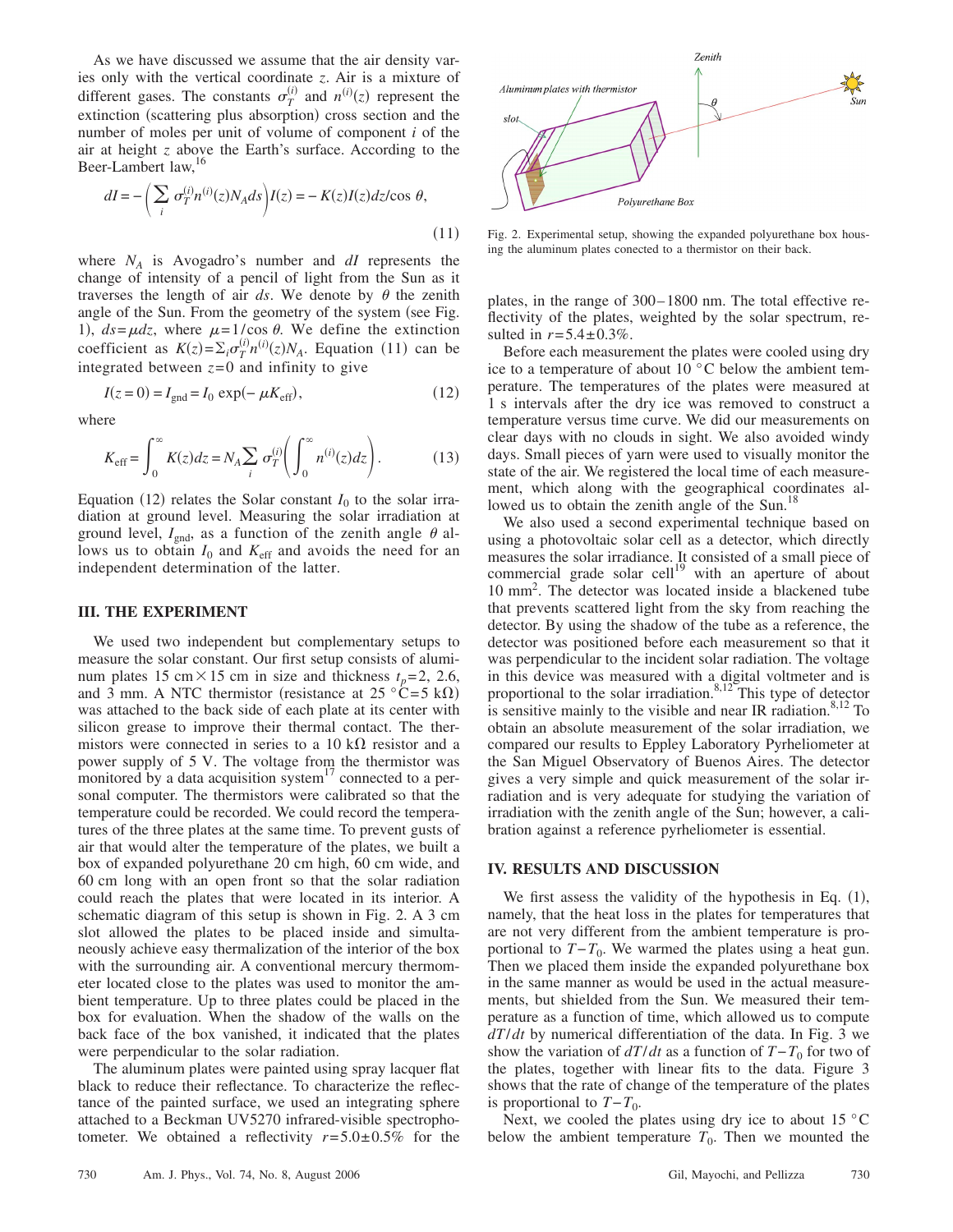

Fig. 3. The variation of *dT*/*dt* for two unexposed plates, previously heated by a heat gun, as a function of the temperature difference  $T-T_0$ . The ambient temperature was  $T_0 = 22 \degree C$ . The thickness of the plates was 2.6 and 1.6 mm, respectively. The continuous lines are linear fits to the data. These results indicate that our plates follow Newton's law of cooling. The slope of these lines allows us to estimate the heat transfer constant *k* of the plates.

plates inside the expanded polyurethane box. They were placed perpendicularly to the solar rays and their temperature was measured. It took about 2 min for the plates to reach  $T_0$ when they were exposed to the Sun. In Fig. 4 we show the variation of the measured temperature of the plates exposed to the Sun as a function of time. For temperatures close to the ambient temperature (within approximately  $5^{\circ}$ C), a straight line closely fits the data. The slopes of these fits were used to obtain *dT*/*dt* at ambient temperature. According to Eq. (9), these results allow us to estimate the solar irradiance  $I_{\text{gnd}}$  using tabulated values of the density  $\rho_p$  and specific heat *c* of aluminum, and our previously measured values of the reflectivity  $r$  and thickness  $t_p$  of each plate.

Our measurements were performed for different zenith angles  $\theta$  of the Sun, which were calculated from the time and date of the measurements and from the latitude of our site. It took us about 20 min to perform the measurement of  $I_{\text{end}}$  for each angle using our first setup. In Fig. 5 we present the results of the solar irradiation  $I_{\text{gnd}}(\theta)$  as a function of  $\mu$ 



Fig. 4. The variation of the temperature of two plates, with thickness 2 and 3 mm, respectively, exposed to the Sun. The ambient temperature was 34.5 °C. The continuous lines are linear fits to the data. This measurement was carried out in Buenos Aires on 25 September 2004 at 2:15 pm. These data are consistent with a solar irradiation of 755 W/m<sup>2</sup>.



Fig. 5. Experimental results for  $I_{\text{gnd}}(\theta)$  as a function of  $\mu$ , using the heated aluminum plates technique. The continuous line is an exponential fit to the data using Eq. (14). If we extrapolate to  $\mu = 1/\cos(\theta) \rightarrow 0$ , we obtain the value of the solar constant.  $I_0 = 1340 \pm 130 \text{ W/m}^2$ .

 $= 1/\cos(\theta)$ . The trend observed in Fig. 5 suggests that the dependence of the plotted variables can be described by Eq. (12). By a simple extrapolation to  $\mu$ =0, the value of the solar constant  $I_0 = 1340 \pm 130$  W/m<sup>2</sup> was obtained from this set of measurements.

We also performed the experiment using the technique based on the solar cell detector. After calibrating the detector we exposed it perpendicularly to the solar rays. We took several measurements of  $I_{\text{gnd}}$  at different zenith angles of the Sun, calculated in the same way as before. In Fig. 6 we present the results of the measurement of  $I_{\text{gnd}}(\theta)$  as a function of  $\mu = 1/\cos(\theta)$ . The trend described by Eq. (12) is again well reproduced. The data obtained using the solar cell detector have less dispersion than that obtained using the first setup 1. The results of using the solar cell detector show a systematic deviation from the naive model described by Eq.



Fig. 6. Measurement of  $I_{\text{gnd}}(\theta)$  as a function of  $\mu = 1/\cos(\theta)$  using the calibrated solar cell detector. The solid line is an exponential fit to the data. The dashed line is the prediction taking into account the curvature of the Earth as discussed in the Appendix. The value of the solar constant obtained using this technique yields  $I_0 = 1270 \pm 110 \text{ W/m}^2$ . The measurement was done on 23 April 2005.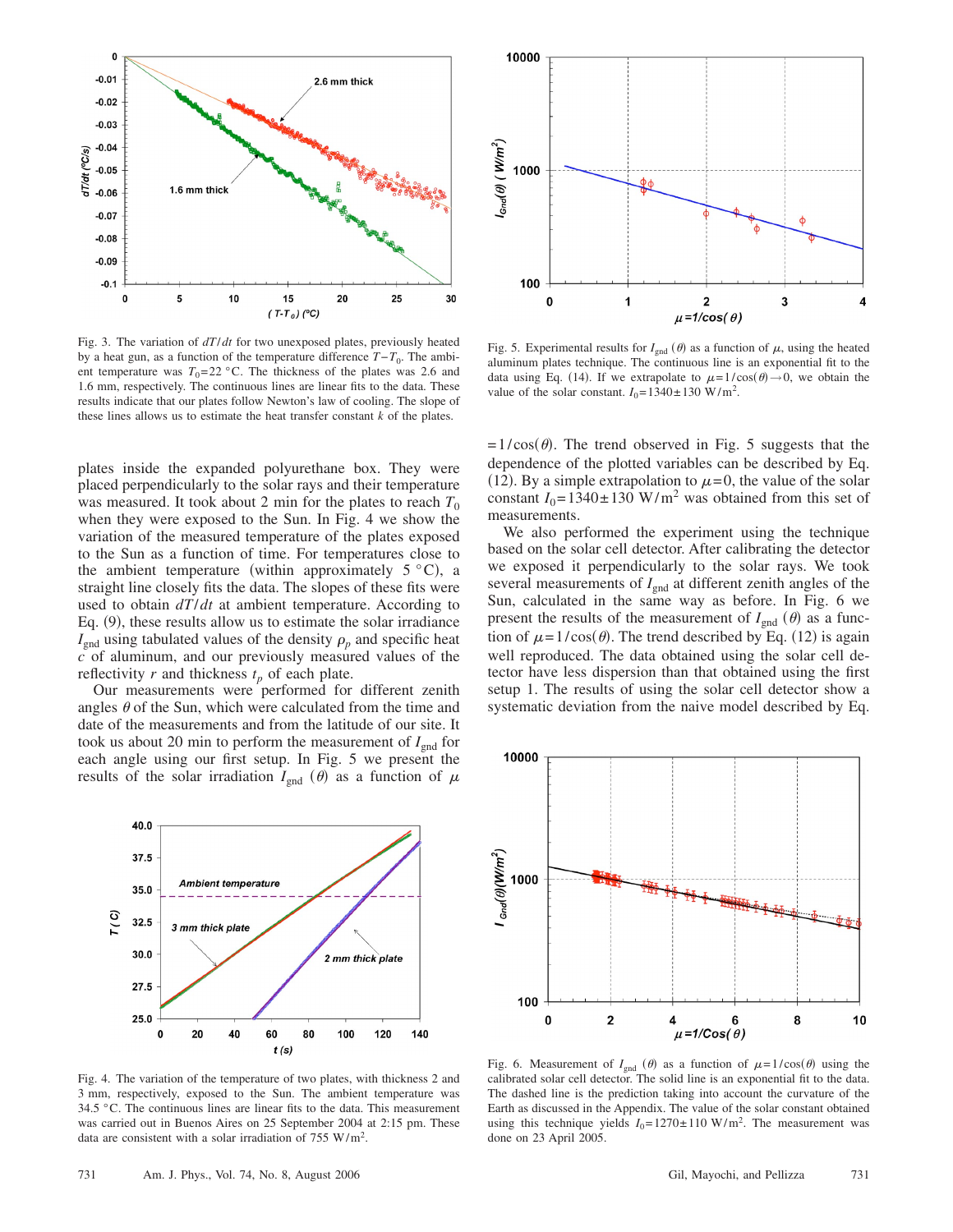(12) at large zenith angles. To reproduce the results of irradiance at large zenith angles, the effect of the shape of the Earth has to be considered as discussed in the Appendix. The value of the solar constant obtained using the solar cell detector by fitting the model of the Appendix to the data and extrapolating to  $\mu = 0$  is  $I_0 = 1270 \pm 110 \text{ W/m}^2$ .

If we use the measured values of the solar constant and the corresponding Sun-Earth distance  $d_{Sun\text{-}Earth}$  for the date on which the measurements were made, we would obtain the solar luminosity as

$$
L = 4\pi d_{\text{Sun-Earth}}^2 I_0. \tag{14}
$$

The use of the value of  $d_{Sun-Earth}$  at the date of the measurement is important because the eccentricity of the Earth orbit produces a variation in the Sun-Earth distance of about  $\pm 1.7\%$ .<sup>8</sup> We included this effect in our calculations and combined the results and errors associated with the two independent measurements of the same quantity to obtain a weighted average value of the luminosity of the Sun,  $L = (3.57 \pm 0.25)$  $\times 10^{26}$  W. This result is consistent to within  $1.1\sigma$  of the accepted value,  $L = (3.842 \pm 0.015) \times 10^{26}$  W.<sup>6,20</sup>

#### **ACKNOWLEDGMENTS**

We would like to acknowledge Dr. C. Bolzi and H. Grossi Gallegos for their assistance in the fabrication and calibration of the photo voltaic cell detector. We also thank Professor C. Waltham for the spectrophotometric measurement of the reflectivities of the plates and Dr. A. Schwint for reading the manuscript. We dedicate this work to two great physicists who have recently passed away and have greatly contributed to our understanding of how the Sun and the stars produce their energy: Hans Bethe and John Bahcall.

## **APPENDIX: LIGHT EXTINCTION IN THE EARTH'S ATMOSPHERE INCLUDING THE CURVATURE OF THE EARTH**

A more accurate model for light extinction in the atmosphere can be obtained by including effects associated with its curvature. A schematic diagram is shown in Fig. 7, where *R* represents the Earth radius,  $\theta$  is the zenith angle of the Sun, and *z* is the vertical coordinate of the layer of atmosphere of interest. We take the origin of our coordinate system to be at the point of observation. From the geometry, the equation of the circle that represents the surface of the Earth is

$$
x^2 + (y + R)^2 = R^2,
$$
 (A1)

and the corresponding equation for the layer of atmosphere of height *z* is

$$
x^{2} + (y + R)^{2} = (R + z)^{2}.
$$
 (A2)

The distance *s* between the origin and point *P* is



Fig. 7. The Sun at the zenith angle  $\theta$ .  $R$  is the radius of the Earth. The origin of coordinates is the point of observation *O*. *z* is the vertical coordinate of the layer of atmosphere considered.

$$
s^2 = x_p^2 + y_p^2 = z^2 + 2Rz - 2Ry_p.
$$
 (A3)

We combine Eq. (A3) with  $y_p = s \cos \theta$  and obtain

$$
s = R \cos \theta \left[ \sqrt{1 + z^2/R^2 \cos^2 \theta + 2z/R \cos^2 \theta} - 1 \right], \quad (A4)
$$

and

$$
ds = \frac{dz}{\cos \theta} \left[ \frac{1 + z/R}{\sqrt{1 + z^2/R^2 \cos^2 \theta + 2z/R \cos^2 \theta}} \right].
$$
 (A5)

Note that for  $z \ll R$ ,  $ds \rightarrow dz / cos \theta$ , in agreement with the expression used in Eq. (11) in the plane Earth approximation (Fig. 1).

*A*ccording to the Beer-Lambert law,

$$
\frac{dI}{I(z)} = -\left(\sum_{i} \sigma_{T}^{(i)} n^{(i)}(z) N_{A} ds\right)
$$

$$
= -\left(\sum_{i} \sigma_{T}^{(i)} n^{(i)}(0) N_{A}\right) \frac{\rho(z)}{\rho_{0}} \frac{dz}{\cos \theta}
$$

$$
\times \left[\frac{1 + z/R}{\sqrt{1 + z^{2}/R^{2} \cos^{2} \theta + 2z/R \cos^{2} \theta}}\right],
$$
(A6)

where the density of the atmosphere at height  $z$  is given by  $\rho(z)$ . Here we assume that  $n^{(i)}(z) = n^{(i)}(0)\rho(z)/\rho_0$ , where  $\rho_0$  is the density of the atmosphere at ground level. As was indicated in Sec. II, the superindex *i* represents the different components that constitute the Earth atmosphere. If we define the extinction coefficient  $K = \sum_i \sigma_T^{(i)} n^{(i)}(0) N_A$  and assume an isothermal atmosphere,  $\rho(z) = \rho_0 \exp(-z/h)$ , Eq. (A6) can be integrated between  $z=0$  and infinity to give

$$
I(z=0) = I_{\text{gnd}} = I_0 \exp\left\{-K \int_{z=0}^{\infty} \left[ \frac{(1+z/R)e^{-z/h}}{\sqrt{1+z^2/R^2 \cos^2 \theta + 2z/R \cos^2 \theta \cos \theta}} \frac{dz}{\cos \theta} \right] \right\}.
$$
 (A7)

Equation (A7) relates the solar constant *I*<sub>0</sub> to the solar irradiation at ground level *I*( $z=0$ )=*I*<sub>gnd</sub>. The constant *h*=8429 m.<sup>21,22</sup>

Equation (A7) cannot be expressed analytically in closed form, but can be integrated numerically. The assumption of an isothermal atmosphere at low altitude, where the light absorption is more important, is reasonable and simplifies the calcula